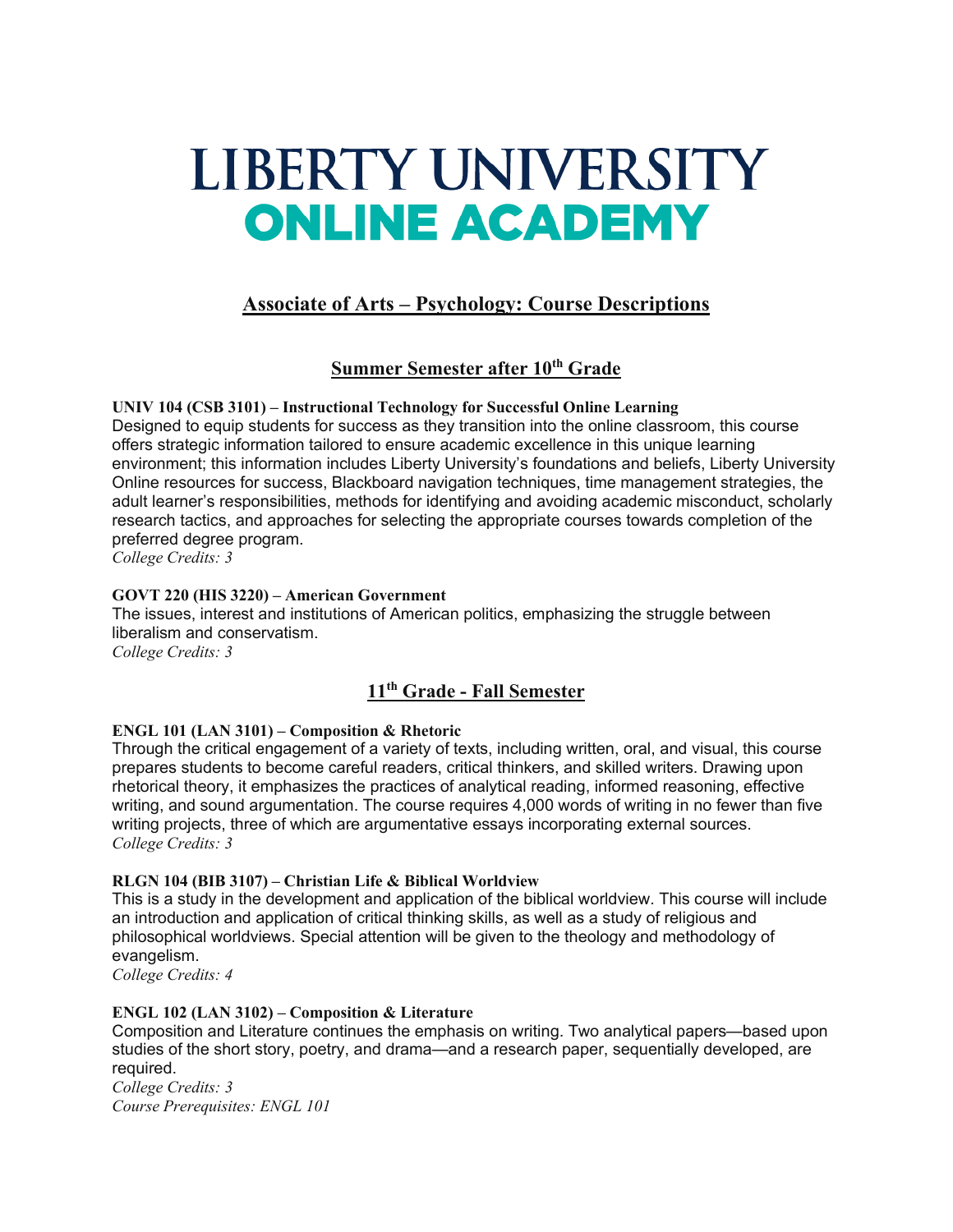#### **BIBL 104 (BIB 3106) – Survey of Old & New Testament**

This survey course is designed to lay a foundational understanding of Scripture via a historical survey of the Old and New Testaments. The student will engage a range of learning activities related to the issues interacting with biblical literature, basic hermeneutical principles, key themes and persons of the canon, and the redemptive theme of Scripture.

*College Credits: 4*

# **11th Grade - Spring Semester**

#### **COMS 101 (LAN 3103) – Speech Communication**

Study and practice in communicating ideas competently in public speaking. Students are also given a foundation for the development of communication skills in other human communication contexts, including dyadic and small group communication. *College Credits: 3*

### **PSYC 101 (ASC 3101) – General Psychology**

Introduction to Psychology as a scientific discipline concerned with the study of behavior. Consideration will be given to such topics as human development, motivation, emotion, perception, learning, personality, intelligence, measurement, and applied areas. *College Credits: 3 \*Subject material may be considered sensitive by some students*

### **PSYC 210 (ASC 3210) – Development Psychology**

An overview of the human life span from conception through senescence. Continuity of development as well as critical periods faced by the maturing human will be emphasized using contemporary theories and research as foundation materials.

*College Credits: 3*

#### **PSYC 255 (ASC 3255) – Intro to Research**

An introduction to psychological research techniques and methodology. The goals of the course are: to improve students' understanding of the concepts related to research methodology; to improve the students' ability to communicate ideas about science, including a significant amount of writing; and survey of both quantitative and qualitative research methods.

*College Credits: 3*

*Course Prerequisites: PSYC 101 or PSYC 210*

## **Summer Semester after 11th Grade**

#### **MATH 115 (or higher)**

Students must take MATH 115 or higher. MATH 115 is recommended. *College Credits: 3 Course Prerequisites: MATH 110, Math Assessment, or SAT/ACT*

#### **BIOL 102 (SCI 3102) – Principles of Human Biology**

An examination of structure, function, development and homeostatic interaction in higher organisms with special emphasis on human body systems. *College Credits: 3*

#### **BIOL 103 (SCI 3103) – Principles of Biology Lab**

Laboratory exercises selected to demonstrate basic biological concepts. Emphasis is on plant and animal cell chemistry, composition and function, organismal structure and function, biological diversity and population ecology.

*College Credits: 1*